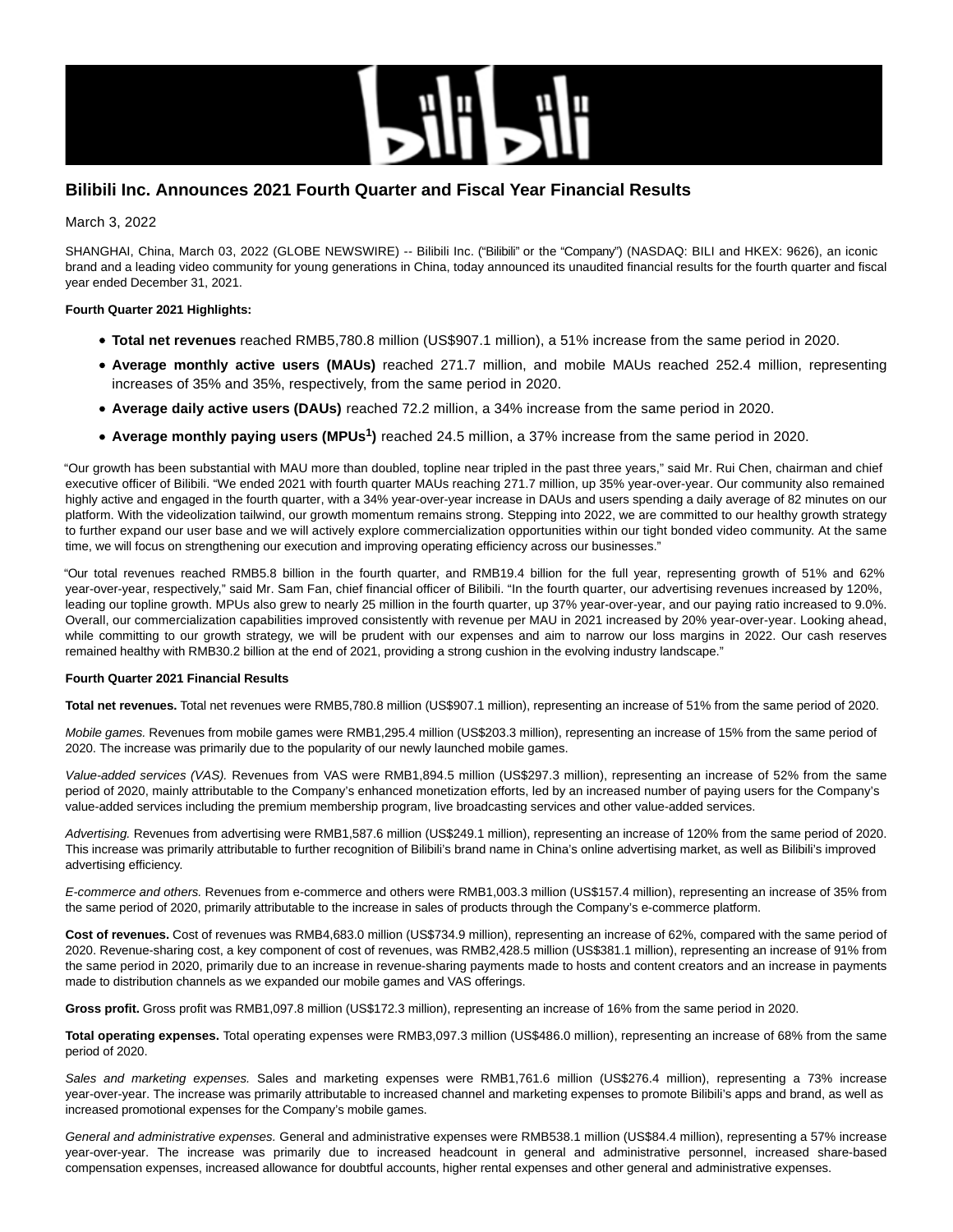Research and development expenses. Research and development expenses were RMB797.6 million (US\$125.2 million), representing a 65% increase year-over-year. The increase was primarily due to increased headcount in research and development personnel and increased share-based compensation expenses.

**Loss from operations.** Loss from operations was RMB1,999.5 million (US\$313.8 million), compared with RMB903.4 million in the same period of 2020.

**Income tax expense.** Income tax expense was RMB32.8 million (US\$5.1 million), compared with RMB14.8 million in the same period of 2020.

**Net loss.** Net loss was RMB2,095.8 million (US\$328.9 million), compared with RMB843.7 million in the same period of 2020.

**Adjusted net loss2.** Adjusted net loss, which is a non-GAAP measure that excludes share-based compensation expenses, amortization expense related to intangible assets acquired through business acquisitions, income tax related to intangible assets acquired through business acquisitions and (gain)/loss on fair value change in investments in publicly traded companies, was RMB1,659.8 million (US\$260.5 million), compared with RMB691.5 million in the same period of 2020.

**Basic and diluted EPS and adjusted basic and diluted EPS2**. Basic and diluted net loss per share were RMB5.34 (US\$0.84), compared with RMB2.34 in the same period of 2020. Adjusted basic and diluted net loss per share were RMB4.22 (US\$0.66), compared with RMB1.91 in the same period of 2020.

**Cash and cash equivalents, time deposits and short-term investments.** As of December 31, 2021, the Company had cash and cash equivalents, time deposits, and short-term investments of RMB30.2 billion (US\$4.7 billion), compared with RMB12.8 billion as of December 31, 2020.

#### **Recent Development**

In November 2021, the Company completed an offering of convertible senior notes (the "Notes") due 2026 in aggregate principal amount of US\$1,600 million. The Company plans to use the net proceeds from the Notes for enriching its content offerings, investing in research and development, and other general corporate purposes.

### **Fiscal Year 2021 Financial Results**

**Total net revenues.** Total net revenues were RMB19.4 billion (US\$3.0 billion), representing an increase of 62% from 2020.

Mobile games. Revenues from mobile games were RMB5.1 billion (US\$798.9 million), representing an increase of 6% from 2020.

Value-added services (VAS). Revenues from VAS were RMB6.9 billion (US\$1.1 billion), representing an increase of 80% from 2020, mainly attributable to the Company's enhanced monetization efforts, led by an increase in the number of paying users for the Company's value-added services including the premium membership program, live broadcasting services and other value-added services.

Advertising. Revenues from advertising were RMB4.5 billion (US\$709.8 million), representing an increase of 145% from 2020. This increase was primarily attributable to further recognition of Bilibili's brand name in China's online advertising market as well as improvement of Bilibili's advertising efficiency.

E-commerce and others. Revenues from e-commerce and others were RMB2.8 billion (US\$444.8 million), representing an increase of 88% from 2020, primarily attributable to the increase in sales of products through the Company's e-commerce platform.

**Cost of revenues.** Cost of revenues increased by 67% to RMB15.3 billion (US\$2.4 billion), compared with RMB9.2 billion in 2020. Revenue-sharing cost, a key component of cost of revenues, was RMB7.7 billion (US\$1.2 billion), representing an increase of 77% from 2020.

**Gross profit.** Gross profit was RMB4.0 billion (US\$634.5 million), representing an increase of 42% from 2020.

**Total operating expenses.** Total operating expenses were RMB10.5 billion (US\$1.6 billion), representing an increase of 75% from 2020.

Sales and marketing expenses. Sales and marketing expenses were RMB5.8 billion (US\$909.3 million), representing a 66% increase year-over-year. The increase was primarily attributable to the increased channel and marketing expenses associated with Bilibili's apps and brand, as well as increased promotional expenses for the Company's mobile games and increased headcount in sales and marketing personnel.

General and administrative expenses. General and administrative expenses were RMB1.8 billion (US\$288.3 million), representing an 88% increase year-over-year. The increase was mainly attributable to increased headcount in general and administrative personnel, increased share-based compensation expenses, increased allowance for doubtful accounts, higher rental expenses and other general and administrative expenses.

Research and development expenses. Research and development expenses were RMB2.8 billion (US\$445.6 million), representing an 88% increase year-over-year. The increase was primarily due to increased headcount in research and development personnel, increased share-based compensation expenses and other research and development expenses.

**Loss from operations.** Loss from operations was RMB6.4 billion (US\$1.0 billion), compared with RMB3.1 billion in 2020.

**Income tax expense.** Income tax expense was RMB95.3 million (US\$15.0 million), compared with RMB53.4 million in 2020.

**Net loss.** Net loss was RMB6.8 billion (US\$1.1 billion), compared with RMB3.1 billion in 2020.

**Adjusted net loss2.** Adjusted net loss, which is a non-GAAP measure that excludes share-based compensation expenses, amortization expense related to intangible assets acquired through business acquisitions, income tax related to intangible assets acquired through business acquisitions and (gain)/loss on fair value change in investments in publicly traded companies, was RMB5.5 billion (US\$862.7 million) compared with RMB2.6 billion in 2020.

**Basic and diluted EPS and Adjusted basic and diluted EPS2.** Basic and diluted net loss per share were RMB17.87 (US\$2.80), compared with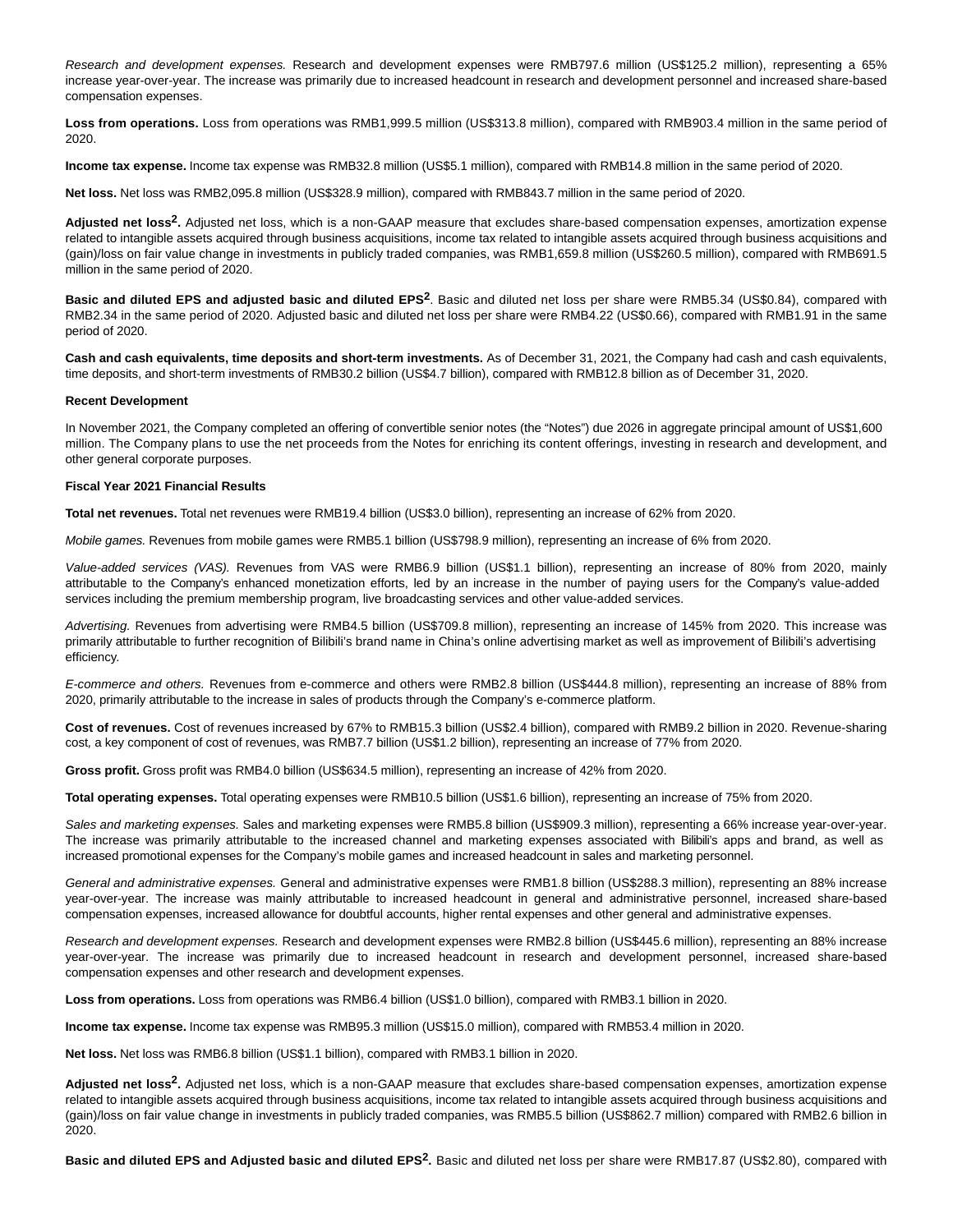RMB8.71 in 2020. Adjusted basic and diluted net loss per share were RMB14.42 (US\$2.26), compared with RMB7.40 in 2020.

### **Notes to Unaudited Financial Information**

The unaudited financial information disclosed in this press release is preliminary. The audit of the financial statements and related notes to be included in the Company's annual report on Form 20-F for the year ended December 31, 2021 is still in progress. In addition, because an audit of the Company's internal controls over financial reporting in connection with section 404 of the Sarbanes-Oxley Act of 2002 has not yet been completed, the Company makes no representation as to the effectiveness of those internal controls as of December 31, 2021.

Adjustments to the financial statements may be identified when the audit work is completed, which could result in significant differences between the Company's audited financial statements and this preliminary unaudited financial information.

#### **Share Repurchase Program of the Company and Proposed Share Purchase by Management**

The Company announced today that its board of directors has authorized a share repurchase program under which the Company may repurchase up to US\$500 million of its ADSs for the next 24 months. The Company's proposed repurchases may be made from time to time in the open market at prevailing market prices, in privately negotiated transactions, in block trades and/or through other legally permissible means, depending on market conditions and in accordance with applicable rules and regulations. The Company plans to fund the repurchases from its existing cash balance.

In addition, Mr. Rui Chen, chairman and chief executive officer of Bilibili, has informed the Company of his intention to use his personal funds to purchase up to US\$10 million of the Company's ADSs in the open market for the next 24 months.

#### **Outlook**

For the first quarter of 2022, the Company currently expects net revenues to be between RMB5.3 billion and RMB5.5 billion.

The above outlook is based on the current market conditions and reflects the Company's preliminary estimates, which are all subject to various uncertainties, including those related to the ongoing COVID-19 pandemic.

 $1$  The paying users refer to users who make payments for various products and services on our platform, including purchases in games and payments for VAS (excluding purchases on our e-commerce platform). A user who makes payments across different products and services offered on our platform using the same registered account is counted as one paying user and we add the number of paying users of Maoer toward our total paying users without eliminating duplicates.

<sup>2</sup> Adjusted net loss and adjusted basic and diluted EPS are non-GAAP financial measures. For more information on non-GAAP financial measures, please see the section of "Use of Non-GAAP Financial Measures" and the table captioned "Unaudited Reconciliations of GAAP and Non-GAAP Results" set forth at the end of this announcement.

#### **Conference Call**

The Company's management will host an earnings conference call at 7:00 AM U.S. Eastern Time on March 3, 2022 (8:00 PM Beijing/Hong Kong time on March 3, 2022).

Details for the conference call are as follows:

| Event Title:              | Bilibili Inc. Fourth Quarter and Fiscal Year 2021 Earnings Conference Call |
|---------------------------|----------------------------------------------------------------------------|
| Conference ID:            | 7272119                                                                    |
| <b>Registration Link:</b> | http://apac.directeventreg.com/registration/event/7272119                  |

All participants must use the link provided above to complete the online registration process in advance of the conference call. Upon registering, each participant will receive a set of participant dial-in numbers, an event passcode, and a unique registrant ID, which will be used to join the conference call.

Additionally, a live and archived webcast of the conference call will be available on the Company's investor relations website at [http://ir.bilibili.com.](https://www.globenewswire.com/Tracker?data=ugQ5gr8JO0uh0hpyi3VRFFFDV3EEX4xLSIIBMrSguzyndafnZ4JXQGqH70cx72Of7-zWRqUUMFK8mazLTvV_6nYnxrMAYoQ60FS_uNu_OZs=)

A replay of the conference call will be accessible by phone two hours after the conclusion of the live call at the following numbers, until March 10, 2022:

| <b>United States:</b> | +1-855-452-5696 |
|-----------------------|-----------------|
| International:        | +61-2-8199-0299 |
| Hong Kong:            | 800-963-117     |
| China:                | 400-632-2162    |
| Replay Access Code:   | 7272119         |

### **About Bilibili Inc.**

Bilibili is an iconic brand and a leading video community with a mission to enrich the everyday life of young generations in China. Bilibili offers a wide array of video-based content with All the Videos You Like as its value proposition. Bilibili builds its community around aspiring users, high-quality content, talented content creators and the strong emotional bond among them. Bilibili pioneered the "bullet chatting" feature, a live commenting function that has transformed the viewing experience by displaying thoughts and feelings of other audience viewing the same video. It has now become the welcoming home of diverse interests for young generations in China and the frontier to promote Chinese culture across the world.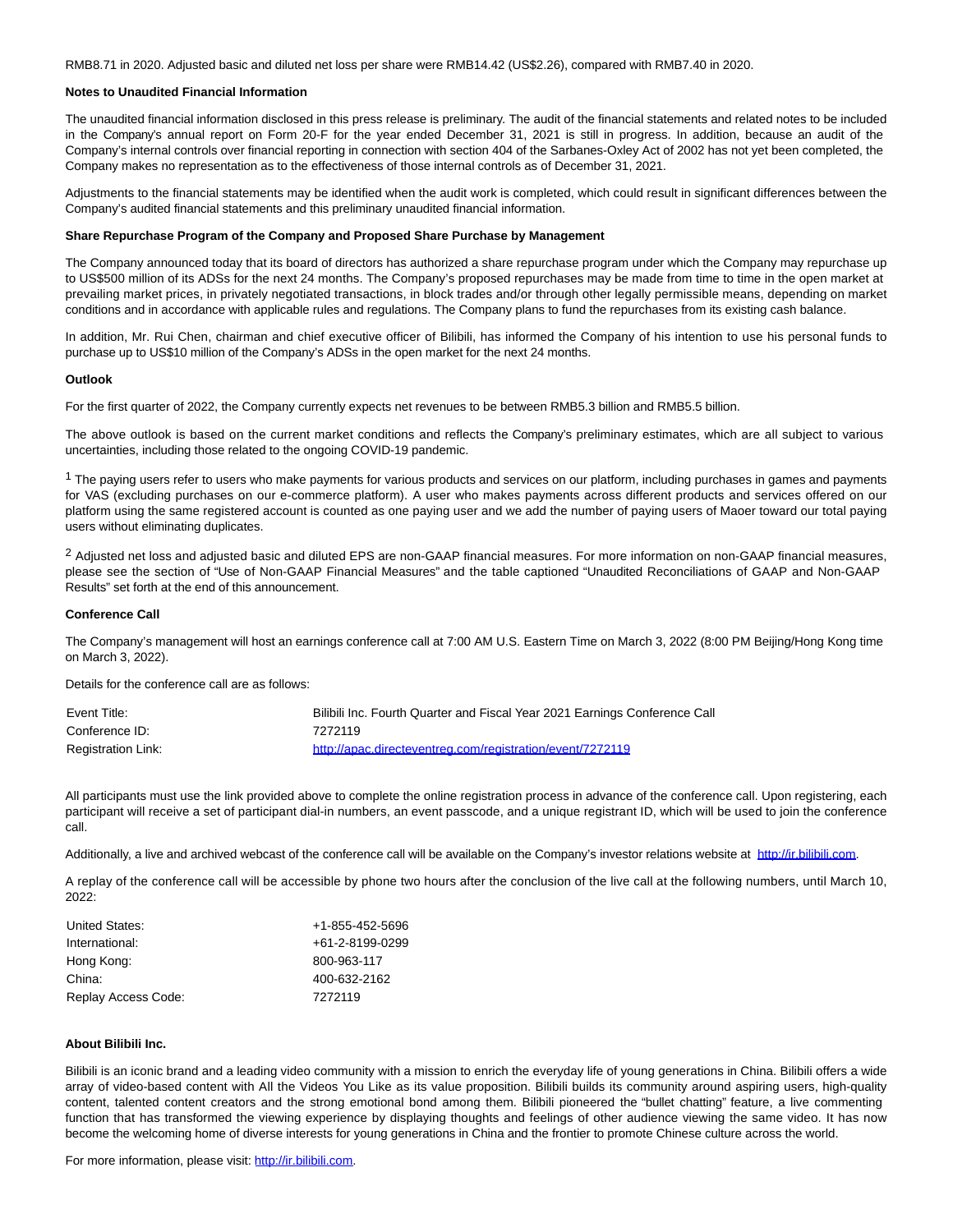#### **Use of Non-GAAP Financial Measures**

The Company uses non-GAAP measures, such as adjusted net loss, adjusted net loss per share and per ADS, basic and diluted, in evaluating its operating results and for financial and operational decision-making purposes. The Company believes that the non-GAAP financial measures help identify underlying trends in its business by excluding the impact of share-based compensation expenses, amortization expense related to intangible assets acquired through business acquisitions, income tax related to intangible assets acquired through business acquisitions and loss/(gain) on fair value change in investments in publicly traded companies, which are non-cash charges. The Company believes that the non-GAAP financial measures provide useful information about the Company's results of operations, enhance the overall understanding of the Company's past performance and future prospects and allow for greater visibility with respect to key metrics used by the Company's management in its financial and operational decision-making.

The non-GAAP financial measures are not defined under U.S. GAAP and are not presented in accordance with U.S. GAAP. The non-GAAP financial measures have limitations as analytical tools, and when assessing the Company's operating performance, cash flows or liquidity, investors should not consider them in isolation, or as a substitute for net loss, cash flows provided by operating activities or other consolidated statements of operations and cash flows data prepared in accordance with U.S. GAAP.

The Company mitigates these limitations by reconciling the non-GAAP financial measures to the most comparable U.S. GAAP performance measures, all of which should be considered when evaluating the Company's performance.

For more information on the non-GAAP financial measures, please see the table captioned "Unaudited Reconciliations of GAAP and Non-GAAP Results" set forth at the end of this announcement.

#### **Exchange Rate Information**

This announcement contains translations of certain RMB amounts into U.S. dollars ("US\$") at specified rates solely for the convenience of the reader. Unless otherwise stated, all translations from RMB to US\$ were made at the rate of RMB6.3726 to US\$1.00, the exchange rate on December 30, 2021 set forth in the H.10 statistical release of the Federal Reserve Board. The Company makes no representation that the RMB or US\$ amounts referred could be converted into US\$ or RMB, as the case may be, at any particular rate or at all.

#### **Safe Harbor Statement**

This announcement contains forward-looking statements. These statements are made under the "safe harbor" provisions of the U.S. Private Securities Litigation Reform Act of 1995. These forward-looking statements can be identified by terminology such as "will," "expects," "anticipates," "aims," "future," "intends," "plans," "believes," "estimates," "confident," "potential," "continue," or other similar expressions. Among other things, the impact of COVID-19, outlook and quotations from management in this announcement, as well as Bilibili's strategic and operational plans, contain forwardlooking statements. Bilibili may also make written or oral forward-looking statements in its periodic reports to the U.S. Securities and Exchange Commission, in its interim and annual reports to shareholders, in announcements, circulars or other publications made on the website of The Stock Exchange of Hong Kong Limited (the "Hong Kong Stock Exchange"), in press releases and other written materials and in oral statements made by its officers, directors or employees to third parties. Statements that are not historical facts, including but not limited to statements about Bilibili's beliefs and expectations, are forward-looking statements. Forward-looking statements involve inherent risks and uncertainties. A number of factors could cause actual results to differ materially from those contained in any forward-looking statement, including but not limited to the following: the impact of the COVID-19 pandemic on Bilibili's business, results of operations, financial condition, and stock price; Bilibili's strategies; Bilibili's future business development, financial condition and results of operations; Bilibili's ability to retain and increase the number of users, members and advertising customers, provide quality content, products and services, and expand its product and service offerings; competition in the online entertainment industry; Bilibili's ability to maintain its culture and brand image within its addressable user communities; Bilibili's ability to manage its costs and expenses; PRC governmental policies and regulations relating to the online entertainment industry, general economic and business conditions globally and in China and assumptions underlying or related to any of the foregoing. Further information regarding these and other risks is included in the Company's filings with the Securities and Exchange Commission and the Hong Kong Stock Exchange. All information provided in this announcement and in the attachments is as of the date of the announcement, and the Company undertakes no duty to update such information, except as required under applicable law.

### **For investor and media inquiries, please contact:**

#### **In China:**

Bilibili Inc. Juliet Yang Tel: +86-21-2509-9255 Ext. 8523 E-mail: [ir@bilibili.com](https://www.globenewswire.com/Tracker?data=xgWD5n2J6F_QNr86GpnIXScfADeNzPT0FDaZqF9Bu8Le9Zvv-dfYNF3LEJ8nPncDWVp59qv6ouvUH1NqkMGhJQ==)

The Piacente Group, Inc. Emilie Wu Tel: +86-21-6039-8363 E-mail: [bilibili@tpg-ir.com](https://www.globenewswire.com/Tracker?data=VBVboFmYy0AdVrMeNq3zri7phrIHq5B1tpAC2eYWtDMz8lOhAe_ub84uGW-5_IK-yuHXulDDo_dkH6AtGFULa87svV248mDM8jrrBUCAW4M=)

### **In the United States:**

The Piacente Group, Inc. Brandi Piacente Tel: +1-212-481-2050 E-mail: [bilibili@tpg-ir.com](https://www.globenewswire.com/Tracker?data=VBVboFmYy0AdVrMeNq3zrhaDETW4danzJLn0vaFQ06nms-49IOoDOVIGmBR6II825kPqxdRyIZnfrBhPKJxpoZZbS480glf3Y6kjcqdLUT8=)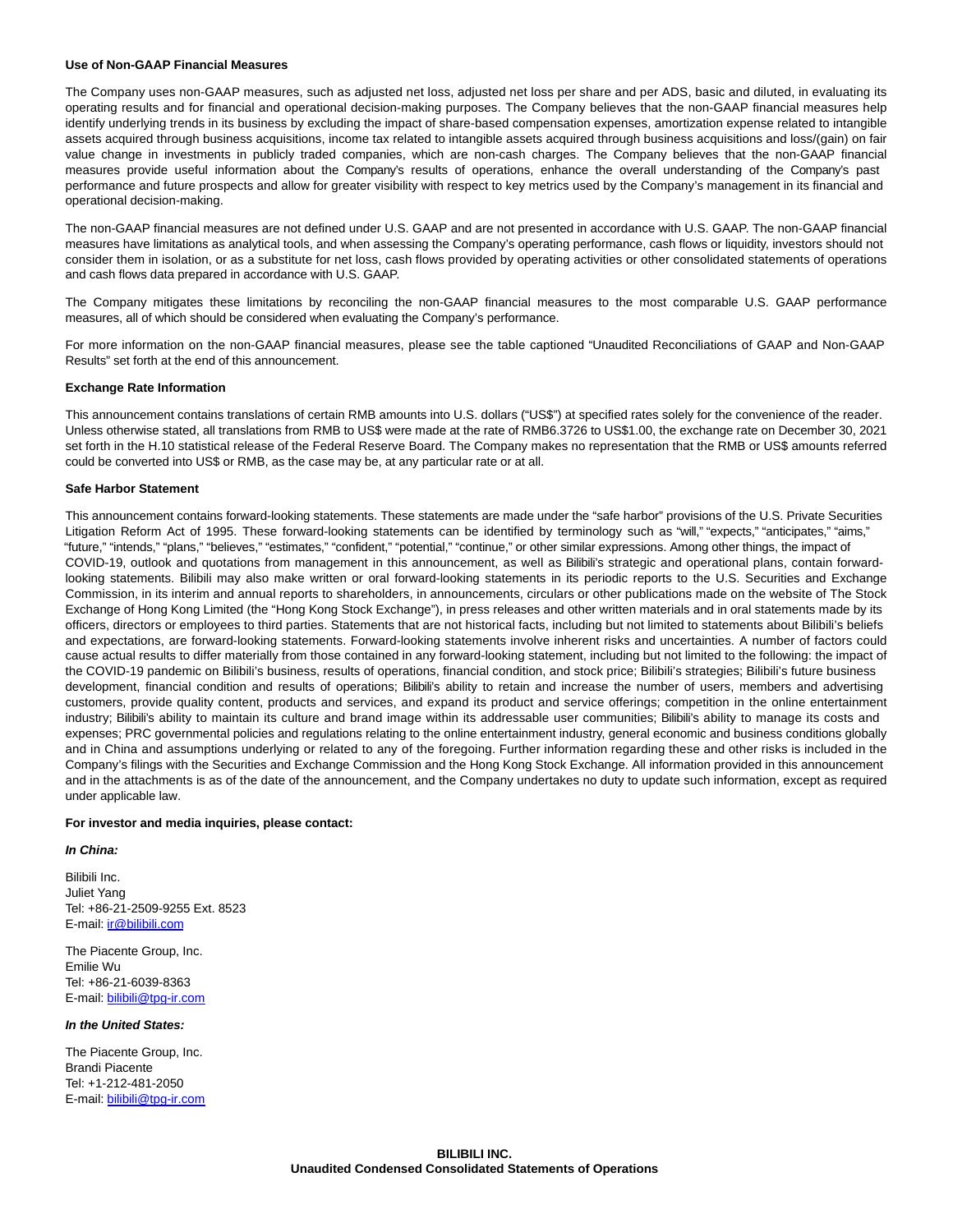# **(All amounts in thousands, except for share and per share data)**

|                                                           |               | For the Three Months Ended |              | For the Year Ended |                |
|-----------------------------------------------------------|---------------|----------------------------|--------------|--------------------|----------------|
|                                                           | December 31,  | September 30,              | December 31, | December 31,       | December 31,   |
|                                                           | 2020          | 2021                       | 2021         | 2020               | 2021           |
|                                                           | <b>RMB</b>    | <b>RMB</b>                 | <b>RMB</b>   | <b>RMB</b>         | <b>RMB</b>     |
| Net revenues:                                             |               |                            |              |                    |                |
| Mobile games                                              | 1,129,656     | 1,391,666                  | 1,295,350    | 4,803,382          | 5,090,926      |
| Value-added services (VAS)                                | 1,247,226     | 1,908,896                  | 1,894,518    | 3,845,663          | 6,934,886      |
| Advertising                                               | 722,424       | 1,171,969                  | 1,587,616    | 1,842,772          | 4,523,421      |
| E-commerce and others                                     | 740,821       | 734,043                    | 1,003,299    | 1,507,159          | 2,834,451      |
| <b>Total net revenues</b>                                 | 3,840,127     | 5,206,574                  | 5,780,783    | 11,998,976         | 19,383,684     |
| <b>Cost of revenues</b>                                   | (2,896,003)   | (4, 188, 087)              | (4,682,981)  | (9, 158, 800)      | (15, 340, 537) |
| <b>Gross profit</b>                                       | 944,124       | 1,018,487                  | 1,097,802    | 2,840,176          | 4,043,147      |
| <b>Operating expenses:</b>                                |               |                            |              |                    |                |
| Sales and marketing expenses                              | (1,020,688)   | (1,633,269)                | (1,761,605)  | (3,492,091)        | (5,794,853)    |
| General and administrative expenses                       | (342, 819)    | (474, 910)                 | (538, 120)   | (976, 082)         | (1,837,506)    |
| Research and development expenses                         | (483, 973)    | (788, 312)                 | (797, 617)   | (1,512,966)        | (2,839,862)    |
| <b>Total operating expenses</b>                           | (1, 847, 480) | (2,896,491)                | (3,097,342)  | (5,981,139)        | (10, 472, 221) |
| Loss from operations                                      | (903, 356)    | (1,878,004)                | (1,999,540)  | (3, 140, 963)      | (6,429,074)    |
| Other income/(expenses):                                  |               |                            |              |                    |                |
| Investment income/(loss), net                             | 9,016         | (724, 311)                 | (93, 331)    | 28,203             | (194, 183)     |
| Interest income                                           | 14,995        | 18,231                     | 26,583       | 83,301             | 70,367         |
| Interest expense                                          | (34, 743)     | (36, 524)                  | (50,097)     | (108, 547)         | (155, 467)     |
| Exchange gains/(losses)                                   | 13,388        | (11, 621)                  | 4,056        | 41,717             | (15, 504)      |
| Others, net                                               | 71,750        | (25, 744)                  | 49,349       | 95,641             | 10,411         |
| Total other income/(expenses), net                        | 74,406        | (779,969)                  | (63, 440)    | 140,315            | (284, 376)     |
| Loss before income tax                                    | (828, 950)    | (2,657,973)                | (2,062,980)  | (3,000,648)        | (6,713,450)    |
| Income tax                                                | (14, 761)     | (28, 327)                  | (32, 787)    | (53, 369)          | (95, 289)      |
| <b>Net loss</b>                                           | (843, 711)    | (2,686,300)                | (2,095,767)  | (3,054,017)        | (6,808,739)    |
| Accretion to redeemable noncontrolling interests          |               |                            |              | (4,292)            |                |
| Net loss attributable to noncontrolling interests         | 15,912        | 9,219                      | 7,753        | 46,605             | 19,511         |
| Net loss attributable to the Bilibili Inc.'s shareholders | (827,799)     | (2,677,081)                | (2,088,014)  | (3,011,704)        | (6,789,228)    |
|                                                           |               |                            |              |                    |                |
| Net loss per share, basic                                 | (2.34)        | (6.90)                     | (5.34)       | (8.71)             | (17.87)        |
| Net loss per ADS, basic                                   | (2.34)        | (6.90)                     | (5.34)       | (8.71)             | (17.87)        |
| Net loss per share, diluted                               | (2.34)        | (6.90)                     | (5.34)       | (8.71)             | (17.87)        |
| Net loss per ADS, diluted                                 | (2.34)        | (6.90)                     | (5.34)       | (8.71)             | (17.87)        |

| Weighted average number of ordinary shares, basic   | 353.736.436 | 387.921.805 | 391.248.558 | 345.816.023 | 379.898.121 |
|-----------------------------------------------------|-------------|-------------|-------------|-------------|-------------|
| Weighted average number of ADS, basic               | 353.736.436 | 387.921.805 | 391.248.558 | 345.816.023 | 379,898,121 |
| Weighted average number of ordinary shares, diluted | 353.736.436 | 387.921.805 | 391.248.558 | 345.816.023 | 379,898,121 |
| Weighted average number of ADS, diluted             | 353.736.436 | 387.921.805 | 391.248.558 | 345.816.023 | 379.898.121 |
|                                                     |             |             |             |             |             |

The accompanying notes are an integral part of this press release.

### **BILIBILI INC. NOTES TO UNAUDITED FINANCIAL INFORMATION (All amounts in thousands, except for share and per share data)**

|                                                | For the Three Months Ended |                       | For the Year Ended   |                      |                      |
|------------------------------------------------|----------------------------|-----------------------|----------------------|----------------------|----------------------|
|                                                | December 31.<br>2020       | September 30,<br>2021 | December 31,<br>2021 | December 31.<br>2020 | December 31,<br>2021 |
|                                                | <b>RMB</b>                 | <b>RMB</b>            | <b>RMB</b>           | <b>RMB</b>           | <b>RMB</b>           |
| Share-based compensation expenses included in: |                            |                       |                      |                      |                      |
| Cost of revenues                               | 12.660                     | 18.833                | 26.163               | 37.087               | 76.232               |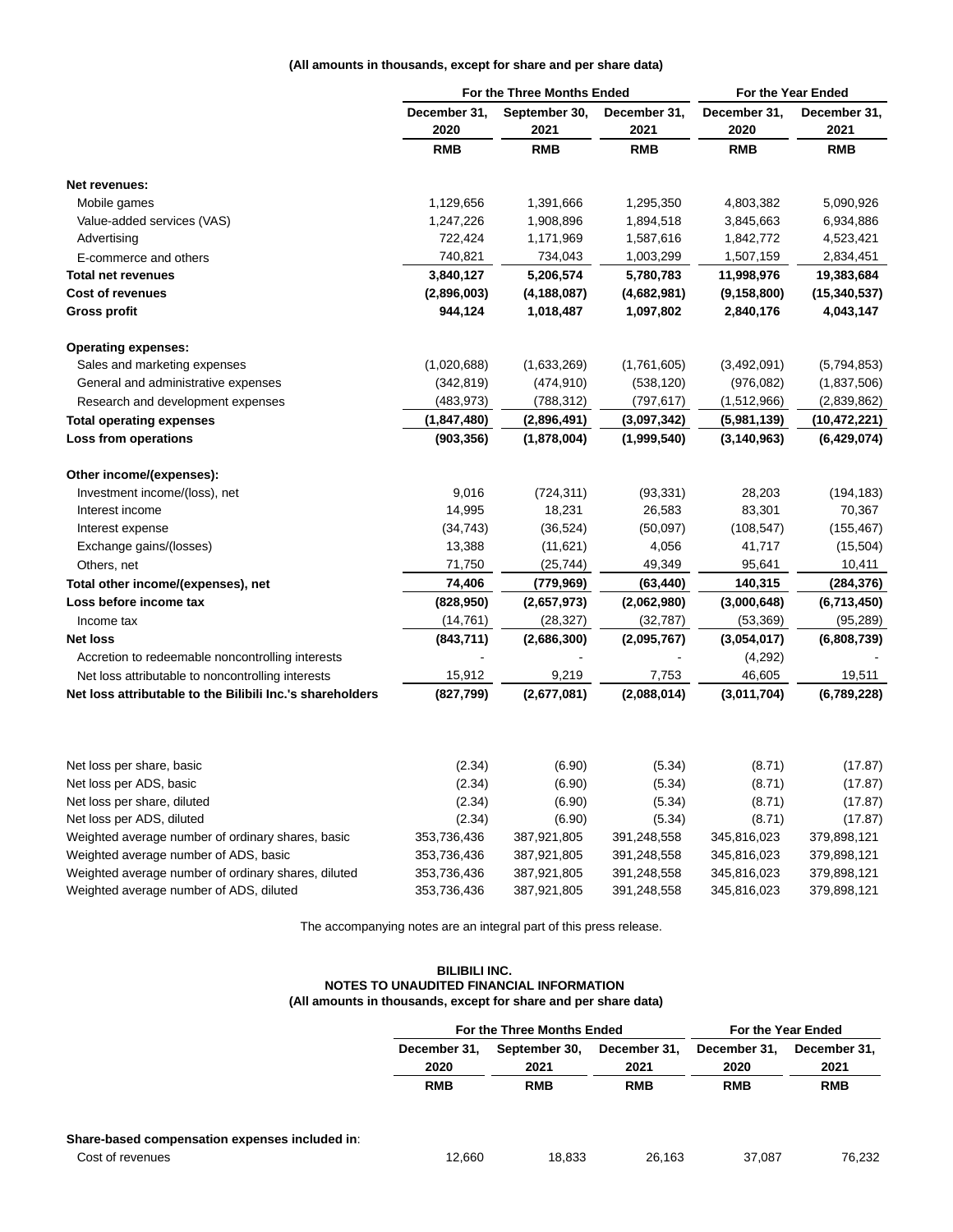| Total                               | 147.361 | 238,439 | 307.470 | 385.898 | 999.817 |
|-------------------------------------|---------|---------|---------|---------|---------|
| Research and development expenses   | 50.214  | 78.650  | 100.381 | 126.250 | 316.607 |
| General and administrative expenses | 72.407  | 128.903 | 165.669 | 181.753 | 553.526 |
| Sales and marketing expenses        | 12,080  | 12.053  | 15.257  | 40.808  | 53.452  |
|                                     |         |         |         |         |         |

# **BILIBILI INC. Unaudited Condensed Consolidated Balance Sheets (All amounts in thousands, except for share and per share data)**

| December 31,<br>2020                                     | December 31,<br>2021 |
|----------------------------------------------------------|----------------------|
| <b>RMB</b>                                               | <b>RMB</b>           |
| <b>Assets</b>                                            |                      |
| Current assets:                                          |                      |
| 4,678,109<br>Cash and cash equivalents                   | 7,523,108            |
| 4,720,089<br>Time deposits                               | 7,632,334            |
| 1,053,641<br>Accounts receivable, net                    | 1,382,328            |
| 1,930,519<br>Prepayments and other current assets        | 4,848,364            |
| 3,357,189<br>Short-term investments                      | 15,060,722           |
| 15,739,547<br><b>Total current assets</b>                | 36,446,856           |
| Non-current assets:                                      |                      |
| Property and equipment, net                              | 761,941<br>1,350,256 |
| Production cost, net                                     | 667,876<br>1,083,772 |
| 2,356,959<br>Intangible assets, net                      | 3,835,600            |
| Goodwill<br>1,295,786                                    | 2,338,303            |
| 2,232,938<br>Long-term investments, net                  | 5,502,524            |
| Other long-term assets                                   | 810,561<br>1,495,840 |
| 8,126,061<br><b>Total non-current assets</b>             | 15,606,295           |
| 23,865,608<br><b>Total assets</b>                        | 52,053,151           |
| <b>Liabilities</b>                                       |                      |
| Current liabilities:                                     |                      |
| 3,074,298<br>Accounts payable                            | 4,360,906            |
| Salary and welfare payables                              | 734,376<br>995,451   |
| Taxes payable                                            | 127,192<br>203,770   |
| Short-term loan                                          | 100,000<br>1,232,106 |
| Deferred revenue<br>2,118,006                            | 2,645,389            |
| 1,237,676<br>Accrued liabilities and other payables      | 2,633,389            |
| 7,391,548<br><b>Total current liabilities</b>            | 12,071,011           |
| Non-current liabilities:                                 |                      |
| 8,340,922<br>Long-term debt                              | 17,784,092           |
| Other long-term liabilities                              | 350,934<br>481,982   |
| <b>Total non-current liabilities</b><br>8,691,856        | 18,266,074           |
| 16,083,404<br><b>Total liabilities</b>                   | 30,337,085           |
|                                                          |                      |
| 7,600,200<br>Total Bilibili Inc.'s shareholders' equity  | 21,703,667           |
| Noncontrolling interests                                 | 182,004<br>12,399    |
| Total shareholders' equity<br>7,782,204                  | 21,716,066           |
| 23,865,608<br>Total liabilities and shareholders' equity | 52,053,151           |

# **BILIBILI INC. Unaudited Reconciliations of GAAP and Non-GAAP Results (All amounts in thousands, except for share and per share data)**

| For the Three Months Ended |               |                        | For the Year Ended     |                        |  |
|----------------------------|---------------|------------------------|------------------------|------------------------|--|
| <b>December</b><br>31,     | September 30, | <b>December</b><br>31. | <b>December</b><br>31. | <b>December</b><br>31. |  |
| 2020                       | 2021          | 2021                   | 2020                   | 2021                   |  |
| <b>RMB</b>                 | <b>RMB</b>    | <b>RMB</b>             | <b>RMB</b>             | <b>RMB</b>             |  |